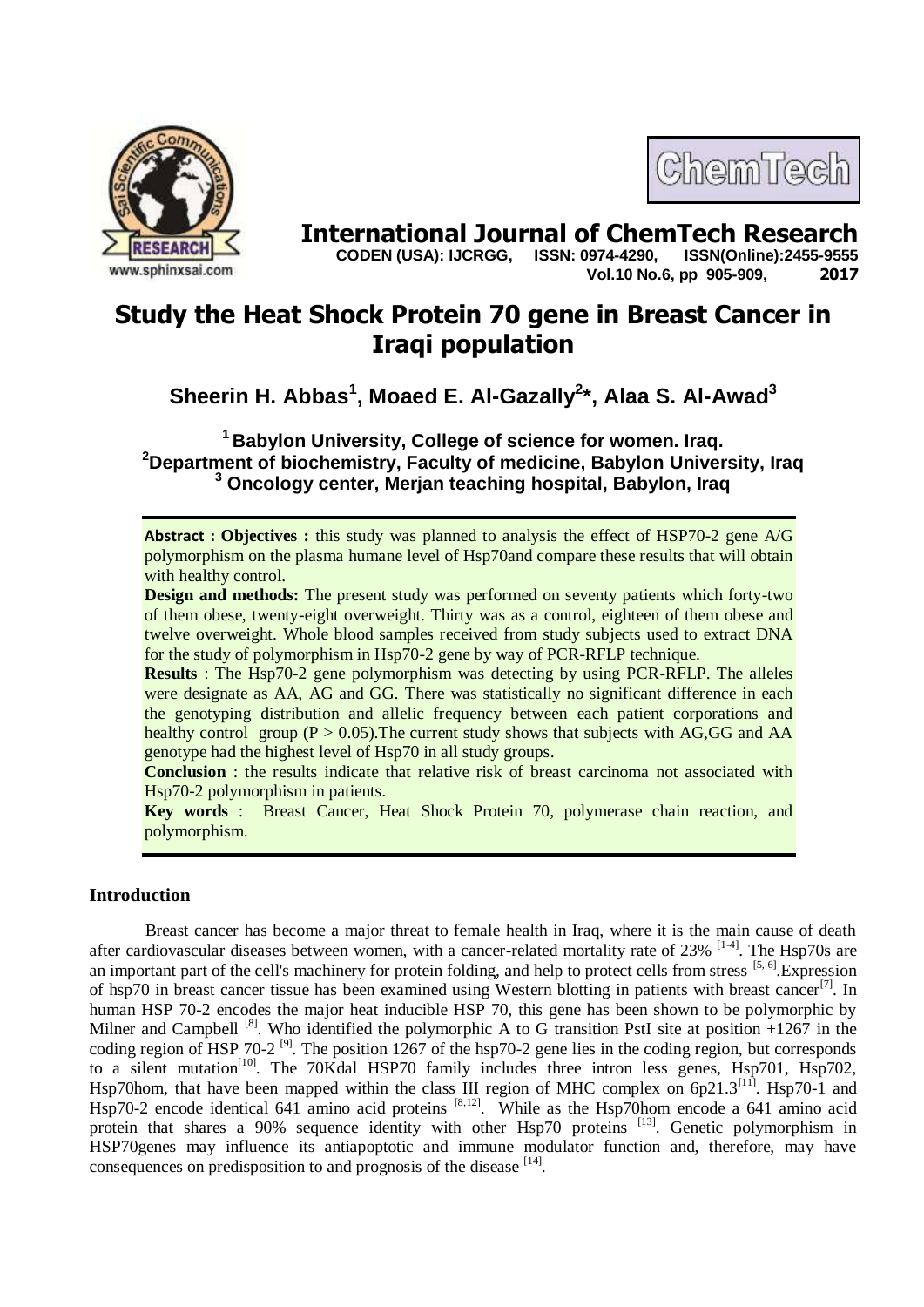#### **Methods**

This study was carried out at the laboratories of Biochemistry Department, College of Medicine/ University of Babylon. The collection of samples was conducted during the period from 10<sup>th</sup> of February 2016 until  $30<sup>th</sup>$  of May 2016. The present study was conducted on (70) patients, (42) of them obese in the age group ranging from 20-70 years (this group comprised of 2 males 3 % and 68 females 97 %). The study also included (30) apparently healthy individuals were taken as a control group of the age ranging from 20 - 70 years (this group comprised of females 100%), the age of this group were matchedof patient groups.

#### **DNA extraction**

The Favor Prep™ Genomic DNA Extraction Mini Kit to extract of DNA from whole blood samples was used for the study of the extraction of DNA  $^{[15,16]}$  and polymorphism in Hsp70 gene.

#### **HSP 70 gene amplification for PCR-RFLP analysis**

Amplification of Hsp 70 gene was done by polymerase chain reaction (PCR). Amplification was performed in a programmable thermal cycler gradient PCR system. The forward primer:(5׳- TCCGAAGGACTGAGCTCTTG-3׳),and the reverse primer, (5׳-CAGCAAAGTCCTTGAGTCCC-3') where  $used^{[8]}$ .

| <b>Stage</b> | Temp(C <sup>o</sup> ) | <b>Time</b>      | <b>Function</b>      | <b>Cycles</b> |
|--------------|-----------------------|------------------|----------------------|---------------|
|              | 95                    | $5$ min.         | Initial denaturation |               |
|              | 95                    | 1 min.           | DNA denaturation     | 35            |
|              | 56-59                 | 1 min.           | Primer annealing     |               |
|              | 72                    | 1.30 min.        | Template elongation  |               |
|              | 72                    | $10 \text{ min}$ | Final elongation     |               |
|              |                       |                  | Incubation           | Hold          |

#### **Table (1): Amplification conditions of HSP 70 gene**

#### **Results and Discussion:**

The presence of DNA extracted detected by using agarose gel electrophoresis technique<sup>[17-18]</sup>. The extracted DNA was colorless, so a bromophenol blue dye was used with DNA to ease the loading step of the electrophoresis procedure, as shown in Fig. (1).

Then the amplification products were separated by electrophoresis through 1% agarose gel stained with SimplySafe<sup>TM</sup> blue stain. The PCR product length was [189bp] as shown in Fig. (2). The PCR product was digested with the restriction enzyme depending on the methods that described by PstI<sup>[8]</sup>

#### **HSP70 gene polymorphism analysis:**

The results of amplification and digestion by restriction enzyme of HSP70 gene by PCR-RFLP assay were of two alleles (A and G) and three genotypes were digested by restriction enzyme (PstI): AA has two bands 116 and 73bp, and AG has three bands 189, 116, and 73bp, and GG has one band 189 as shown in Fig. (3).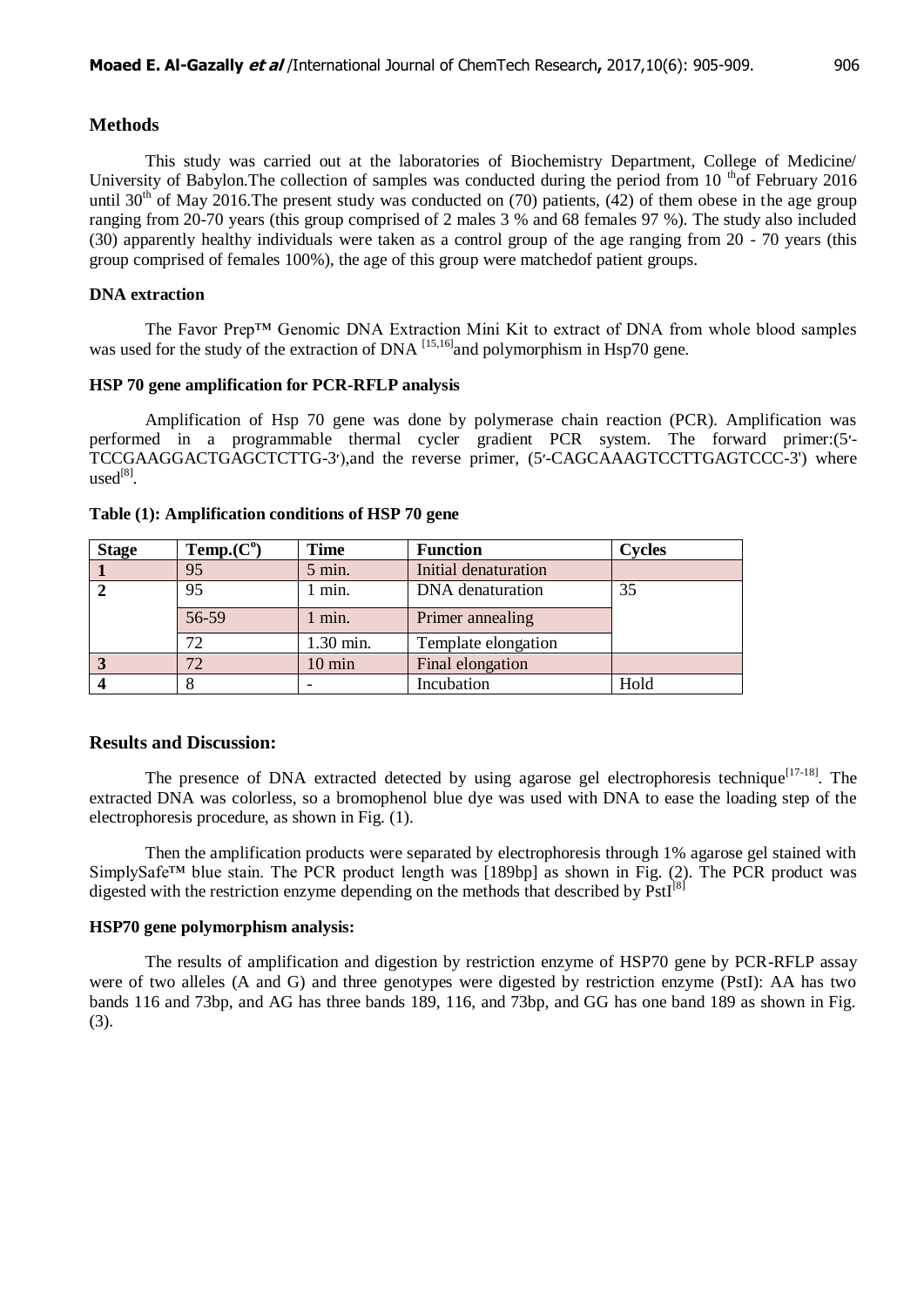

**Figure (1): Genomic DNA extracted from whole blood. M DNA ladder Lane up (1-10): DNA extracted from patients, and lanedown (1-10): DNA extracted from controls , 1% agarose.**



**Figure (2): Amplification and PCR product (189 bp) picture of HSP70 gene on 1% agarose. Lane M, DNA ladder 50 bp and lanes (1-10), PCR products (189 bp).**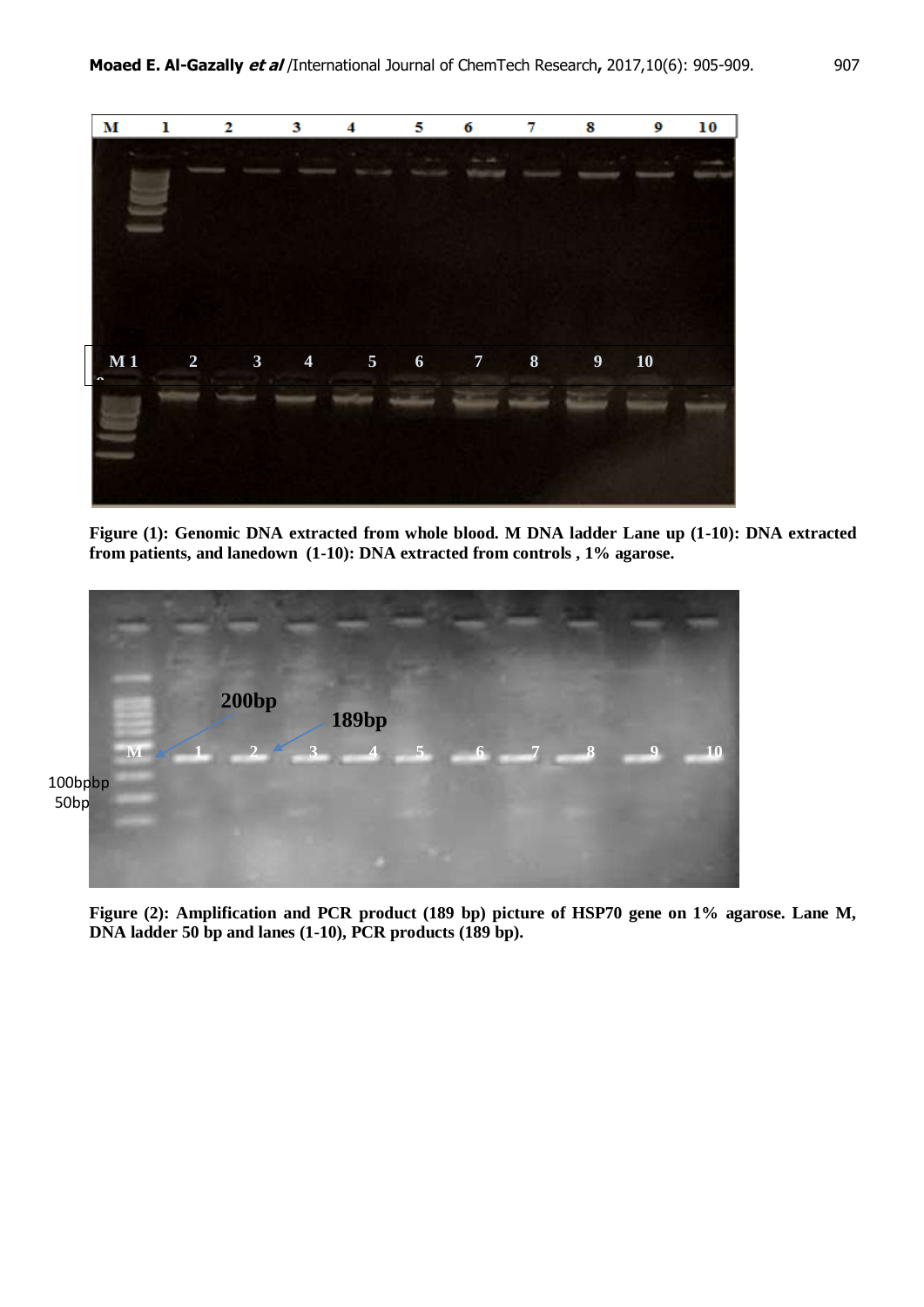

**Figure (3): Electrophoretic picture represents the HSP70 genotyping, (3% agarose), where lane M is 50 bp DNA ladder, lane (2, 3,7,8) has two bands at (116bp+73 bp) representing the homozygous of (AA), lane (1,4,5,9) has three band at (189 bp+73 bp+116 bp) representing heterozygous (AG) allele ,and lane (6,10) has one band at (189 bp) representing the homozygous (GG).**

Frequency distribution of the genotyping and each allele reported among the studied group is shown in table (Table 3 )where no statistically significant differences had been found among the three groups regarding the frequencies of genotypes or separated allele,  $(P>0.05)$ 

| <b>Model</b> | Genotype                          | <b>Patient</b> | <b>Control</b>    | <b>OR (95% CI)</b>      | <b>P-value</b> |
|--------------|-----------------------------------|----------------|-------------------|-------------------------|----------------|
| Codominant   | A/A                               | 8 (11.8%)      | $7(23.3\%)$       | 0.01                    |                |
|              | $\mathop{\rm A}\nolimits/{\rm G}$ | 50 (73.5%)     | $\mid$ 22 (73.3%) | $\mid$ 0.50 (0.16-1.56) | 0.13           |
|              | G/G                               | 10 (14.7%)     | $(3.3\%)$         | $0.11(0.01-1.13)$       |                |

**Table (2): Distribution of genotyping among the studied groups**

The present study showed the frequency of Hsp70-2 G allele change in patients with breast carcinoma compared to controls. The allelic frequency of Hsp70-2A/G heterozygote was insignificantly more with a relative risk fold in breast carcinoma cases ( $p=0.13$ ). Although the Hsp70 polymorphism analyzed undergo to silent mutation, it was associated with higher expression of Hsp70. Several studies have shown statistical suggestion of association between specific human leukocyte antigen (HLA) alleles and risk for or protection against various cancers <sup>[19]</sup>. Several reports have indicated that different HLA products and genes may be risk factors for or protective is factors against cancer [20–23]. The relative risk of breast carcinoma not associated with Hsp70-2 polymorphism allele condition is rather a protective allele for breast carcinoma in homozygous condition for breast carcinoma inpatients<sup>[24]</sup>. But this study indicate no association between HSP70 polymorphism with relative risk of breast cancer, where found increased concentration of HSP70 in BC patients, this may be due to the number of control in this study are less and the comparison between patients and controls not clear. Milner et al  $^{[8]}$  who identified a polymorphic PstI site at position 1267 of the hsp70-2 gene have characterized polymorphism within hsp70-2 gene. The position 1267 of the hsp70-2 gene lies in the coding region, but correspond to silent mutation. HSP70 gene was determine by polymerase chain reaction. The result of amplification by PCR process, which was conducted by using specific primer, resulted in one band when visualized on agarose gel electrophoresis. These findings support the hypothesis that this have further highlighted the presence of candidate genes for various cancers within or nearby the human leucocyte antigen (HLA). Given the chromosomal location of Hsp70 genes within HLA; their essential role in multiple steps involved in cancer pathogenesis and their determining role in the immune response to tumor cells, they are rightly associated with cancer susceptibility [25].

#### **References:**

1. Globocan, Lyon andFrance, "International Agency for Research on Cancer". World Health Organization International Agency for Research on Cancer, 2013.